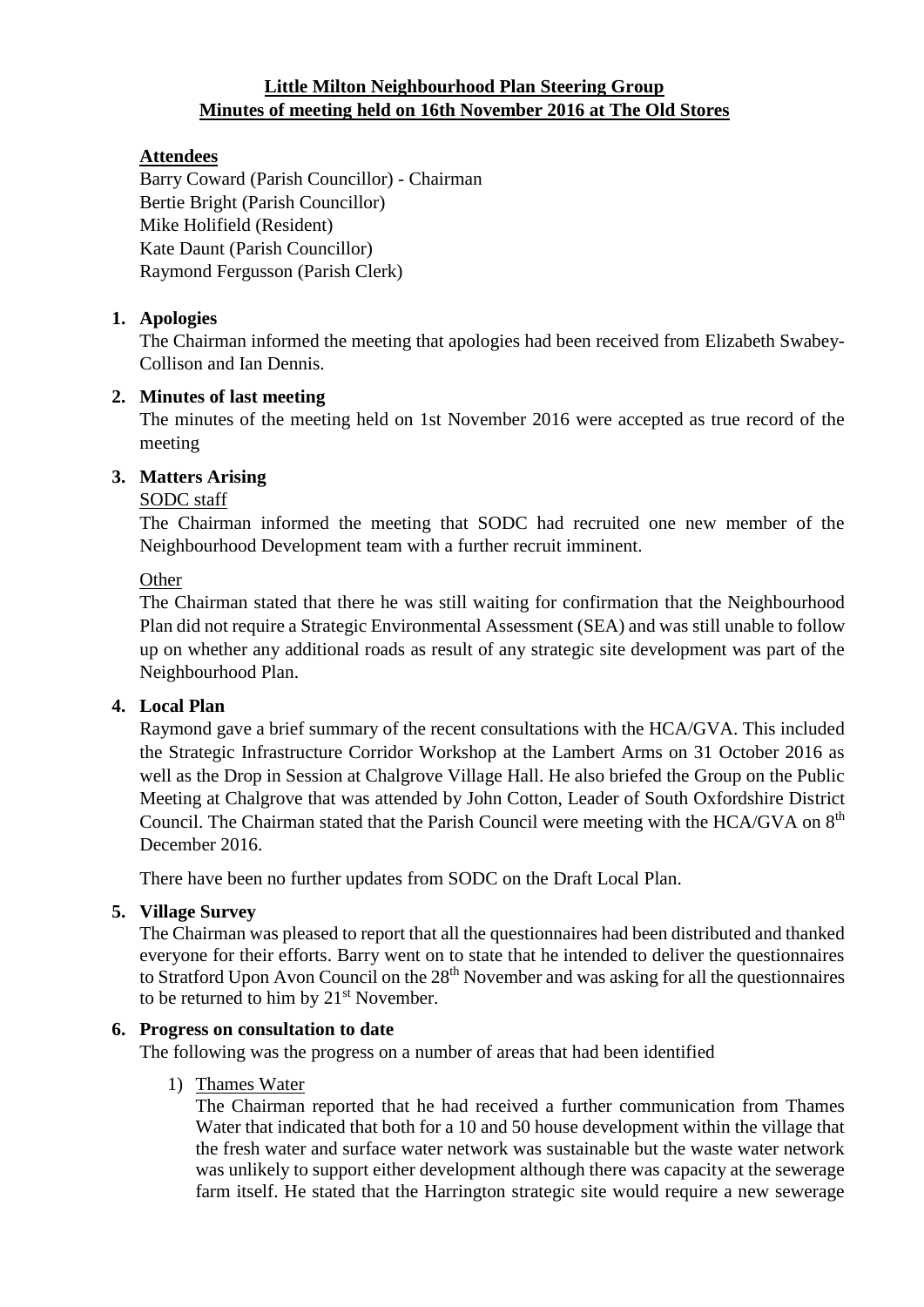treatment plant that could take up to three years to plan and build. The same would be true for Chalgrove Airfield.

2) Church

Raymond commented that if the historical rate of burials continued he expected that the current churchyard would have sufficient space and therefore within the life of the Neighbourhood Plan there would be no requirement for additional land for a cemetery.

#### **7. Evidence base-Background Document-progress**

The status of the key documents that will be held as supporting evidence is as follows:-

- a) Baseline information This item was now complete. May need updating following results of the village survey.
- b) Planning factors This item was now complete.
- c) Environmental appraisal This item was now complete.
- d) Village character, Landscape Character & Capacity Assessment This item was now complete.
- e) Sustainability & Capacity

The Chairman reported that he and Kate had done some further work and had come up with another method of assessing sustainability and capacity. This will be considered under agenda item 8.

- f) Planning history This item was now complete.
- g) Housing Needs Assessment This item will require to be reviewed after the analysis of the village survey.
- h) Land suitability

The Chairman reported that he had received comments from Mike on this matter and had incorporated them into the necessary document.

#### **8. Sustainability assessment**

The Chairman referred to the Egan Review that considered the assessment of sustainable communities under eight headings. The meeting worked through the template to arrive at a consensus score for each heading. There were a number of challenges as to whether the assessment was against a particular factor within the Parish or in a wider geographical context. The general feeling was that the factors had to be assessed more widely particularly when assessing the economy and service. However the lack of any community transport after 2 December 2016 was likely to have an impact on development that was dependent upon the availability of public transport.

#### **9. Objectives and priorities**

There were no further comments made to the papers circulated at the last meeting.

#### **10. Impact of Chalgrove proposals on NPD**

The Chairman stated that the key issues that required to be addressed related to increased traffic and any infrastructure and road structure changes. How the NPD addresses the challenges will become clearer when we establish a dialogue with SODC in the near future.